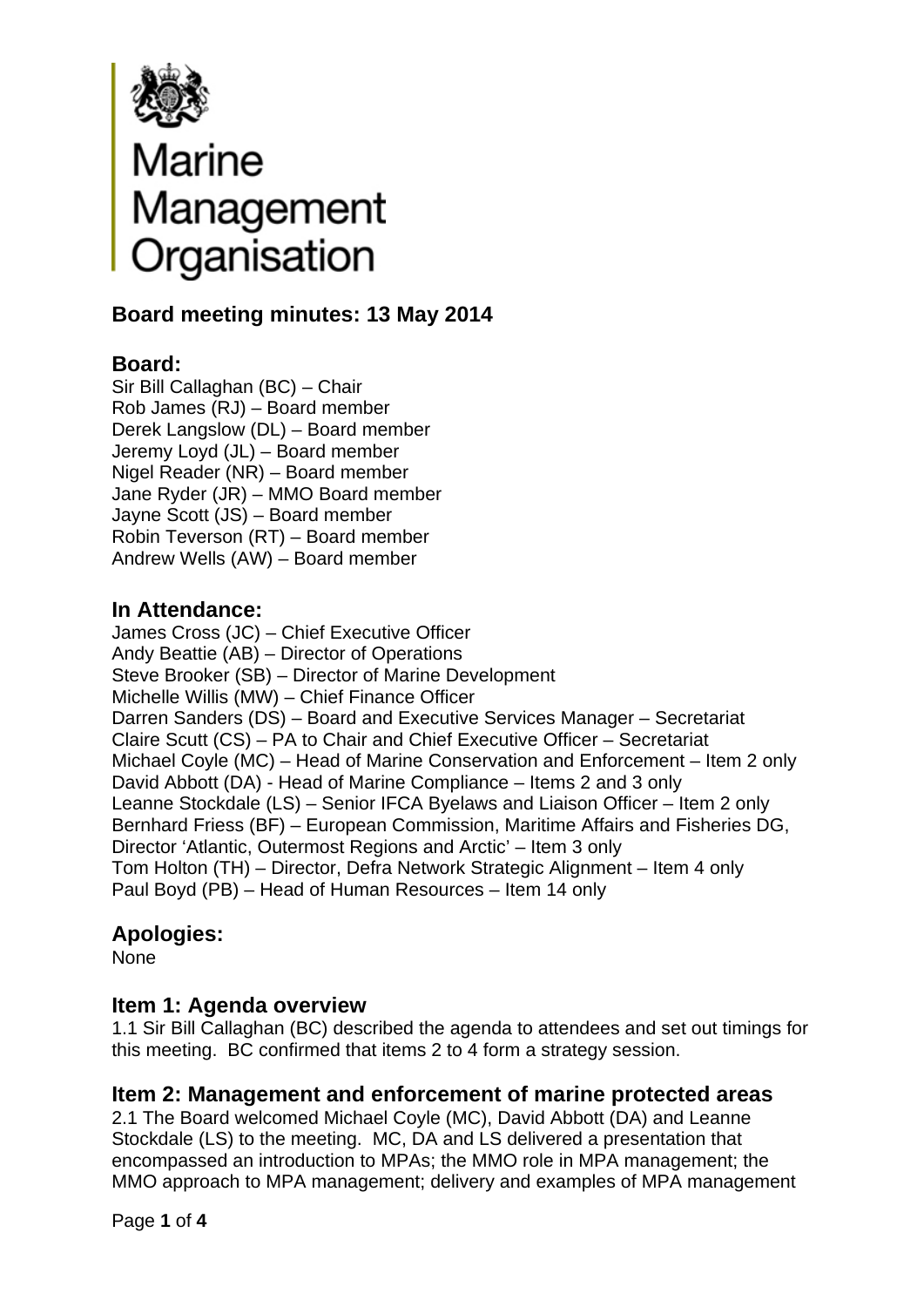so far and next steps. The Board engaged in detailed discussion on this subject. The Board thanked MC, DA and LS for an informative session. MC and LS left the meeting.

# **Item 3: EC perspective on fisheries management**

3.1 The Board welcomed Bernhard Friess (BF) to the meeting. BF was attending the meeting in representation of the European Commission, Maritime Affairs and Fisheries DG, Directorate 'Atlantic, Outermost Regions and Arctic'. BF engaged with the Board as to the EC's perspective on fisheries management, supplemented by detailed discussion with the Board on a variety of matters including CFP reform and regionalisation. The Board thanked BF for taking the time to visit the MMO and engaging in discussion. BF and DA left the meeting.

# **Item 4: One Business**

4.1 The Board welcomed to the meeting Tom Holton (TH), Director, Defra Network Strategic Alignment. TH delivered to the Board a presentation on the background to 'one business', with discussion on workstream aims and benefits. The Board welcomed the presentation from TH, engaging on a number of elements related to the delivery of the one business vision, such as measures and governance. The Board thanked TH for his presentation and for engaging openly. TH left the meeting.

# **Items 5 to 7**

5.1 Items 5 to 7 were dealt with in closed session.

#### **Item 8: Board meeting – welcome and introductory remarks: Sir Bill Callaghan**

6.1 The Chair, Sir Bill Callaghan (BC), opened the Board meeting and welcomed all attendees.

# **Item 9: Declarations of interest**

7.1 The standing declarations from Nigel Reader (NR), regarding his interests in Natural England (NE) and Natural Resources Wales (NRW), and Jane Ryder (JR), regarding her interest in Seafish, continue to be noted. NR also advised that he was a reserve Audit Committee member for the Joint Nature Conservation Committee (JNCC) on behalf of NRW. No other declarations of interest were noted.

#### **Item 10: Minutes of the 18 March 2014 Board meeting and actions update**

8.1 The minutes from the 18 March 2014 Board meeting were agreed.

8.2 The actions update paper was noted by the Board. James Cross (JC) confirmed to the Board that the publication of the final report from the Triennial Review of the MMO is awaiting ministerial authorisation.

#### **Item 11:**

9.1 *Minute withheld*

# **Item 12: First draft Annual Report for 2013/14**

10.1 Michelle Willis (MW) confirmed that the purpose of this paper was to provide the Board with early sight of the 2013/14 Annual Report, which provides an end of year summary of MMO performance, and to receive early comment to maintain the NAO timetable for the Annual Report and Accounts.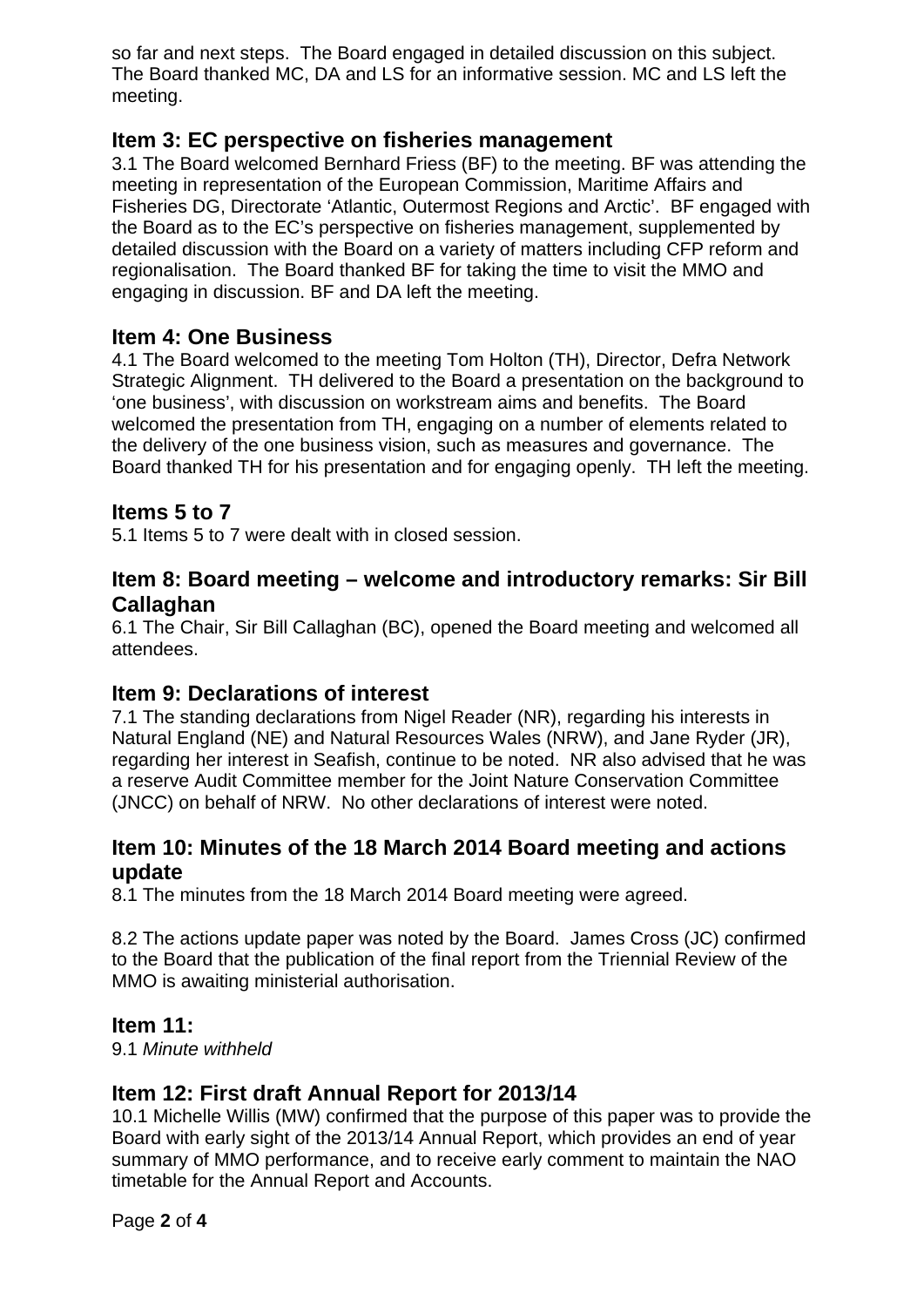10.2 The Board welcomed the draft, confirming to MW that they would provide feedback outside of committee to assist in the development and refinement of the report, in advance of final audit, set to commence on the 9 June 2014.

# **Item 13: 14/15 Budget Allocation**

11.1 MW presented to the Board a paper that set out the rationale for the 2014/15 budget allocation. MW confirmed that she would be asking the Board to agree the budget allocations for the current financial year and to note their allocation across the key categories of expenditure.

11.2 The Board noted that in order to prepare the 2014/15 budget, it was important to recognise that during 2013/14 many of the activities undertaken in respect of realigning staffing to priority activities, reviewing and understanding cost drivers of high value contracts, improving both non-financial/financial governance and better management of discretionary areas of expenditure did have the effect of re-base lining the MMO budget. MW described to the Board the key assumptions to note in the proposed budget for 2014/15. The Board confirmed to MW that the paper could be considered as read and discussed in detail the 14/15 budget allocation. Following discussion, the Board approved the budget allocation for 2014/15.

#### **Item 14: MMO Management Report**

12.1 BC welcomed Paul Boyd (PB) to the meeting for item 14.

12.2 JC presented CEO key messages to the Board for noting and discussion.

12.3 The Board held a discussion on One Business in which they welcomed the earlier presentation from Tom Holton. The Board expressed a wish to keep a watching brief on whether the programme of work attached to this initiative is delivering the expected savings.

12.4 JC advised the Board that the MMO had delivered the forecast budget to within a 0.06% variance notwithstanding the lower than expected navigational dredging income. MW and the team were commended for their performance.

12.5 The Board noted progress on contract re-negotiations and asked to be kept sighted on progress in this regard.

12.6 JC referred to the adoption of England's first ever Marine Plans on 2 April 2014. The Board congratulated Steve Brooker (SB) and his team on this achievement.

12.7 JC introduced the Health, Safety and Wellbeing Report, setting out the progress made to date on improving the Health and safety culture. JC advised that later that week the Executive Team were conducting a role-play session to prepare for potential issues and strengthen the response to crisis management.

12.8 It was noted by the Board that respective data systems held by SSD and MMO in relation to days lost due to sickness absence highlighted conflicting data. Paul Boyd (PB) said he would review this discrepancy and report back at a future Board meeting. PB reported that the recent drive to ensure that staff were reporting 'near hits' was working and the team were investigating incidents and sharing lessons learned.